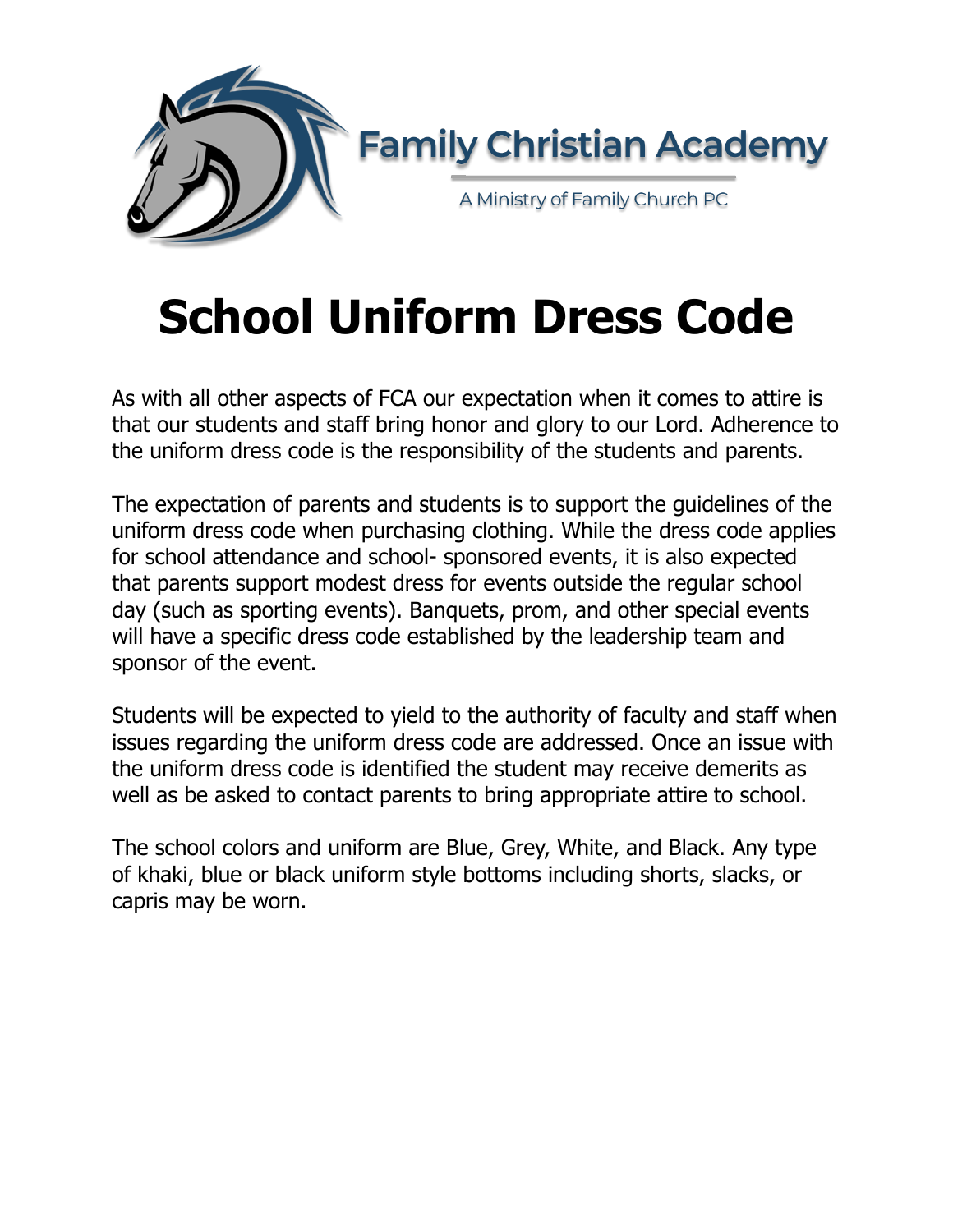### **Gentlemen (Grades 6-12)**

#### **Standard School Day Attire <b>Constructer Optional Attire**

| Required: Blue, Black, Grey, White Polo Shirt<br>(Short or Long sleeved)<br>Khaki, blue, or black pants or shorts (no<br>cargo pants or shorts), and the short length<br>may be no shorter than the vertical length<br>of a credit card between the bottom of the<br>shorts and the crease on the back of the<br>knee.<br>The waistline of the pants must be at the<br>waist.<br>Tennis shoes, closed toe shoes, sandals with<br>a back strap are acceptable.<br>All clothing must be size appropriate. | Hooded sweatshirts and outerwear may be<br>worn with a school polo shirt underneath.<br>The hooded shirt may be plain or have the<br>school emblem or mascot and be of the<br>appropriate color.<br>Spirit Friday's single-color blue or black<br>loose-fitting jeans or uniform mesh shorts<br>may be worn with a school T-shirt provided<br>\$1 is paid to the student's homeroom<br>teacher for the FCA sunshine fund. |
|---------------------------------------------------------------------------------------------------------------------------------------------------------------------------------------------------------------------------------------------------------------------------------------------------------------------------------------------------------------------------------------------------------------------------------------------------------------------------------------------------------|---------------------------------------------------------------------------------------------------------------------------------------------------------------------------------------------------------------------------------------------------------------------------------------------------------------------------------------------------------------------------------------------------------------------------|
| No hats or sunglasses are permitted                                                                                                                                                                                                                                                                                                                                                                                                                                                                     | Tattoos, ear gauges or body piercings                                                                                                                                                                                                                                                                                                                                                                                     |
| unless approved by the leadership team.                                                                                                                                                                                                                                                                                                                                                                                                                                                                 | are not acceptable at any time.                                                                                                                                                                                                                                                                                                                                                                                           |

### **Additional Guidelines**

Hair should be neat with the back length at or above the collar of a standard collared shirt. The side length should be no longer than the bottom of the ear and the front length no longer than the eyebrow when naturally falling. No hair adornment may be worn, this includes headbands, ponytail holders, barrettes, hairpins, clips, etc. No ponytails, buns or other similar styles are allowed. Hair must be of a natural color. Insignias may not be shaved or dyed into the hair. Students are to be clean shaven.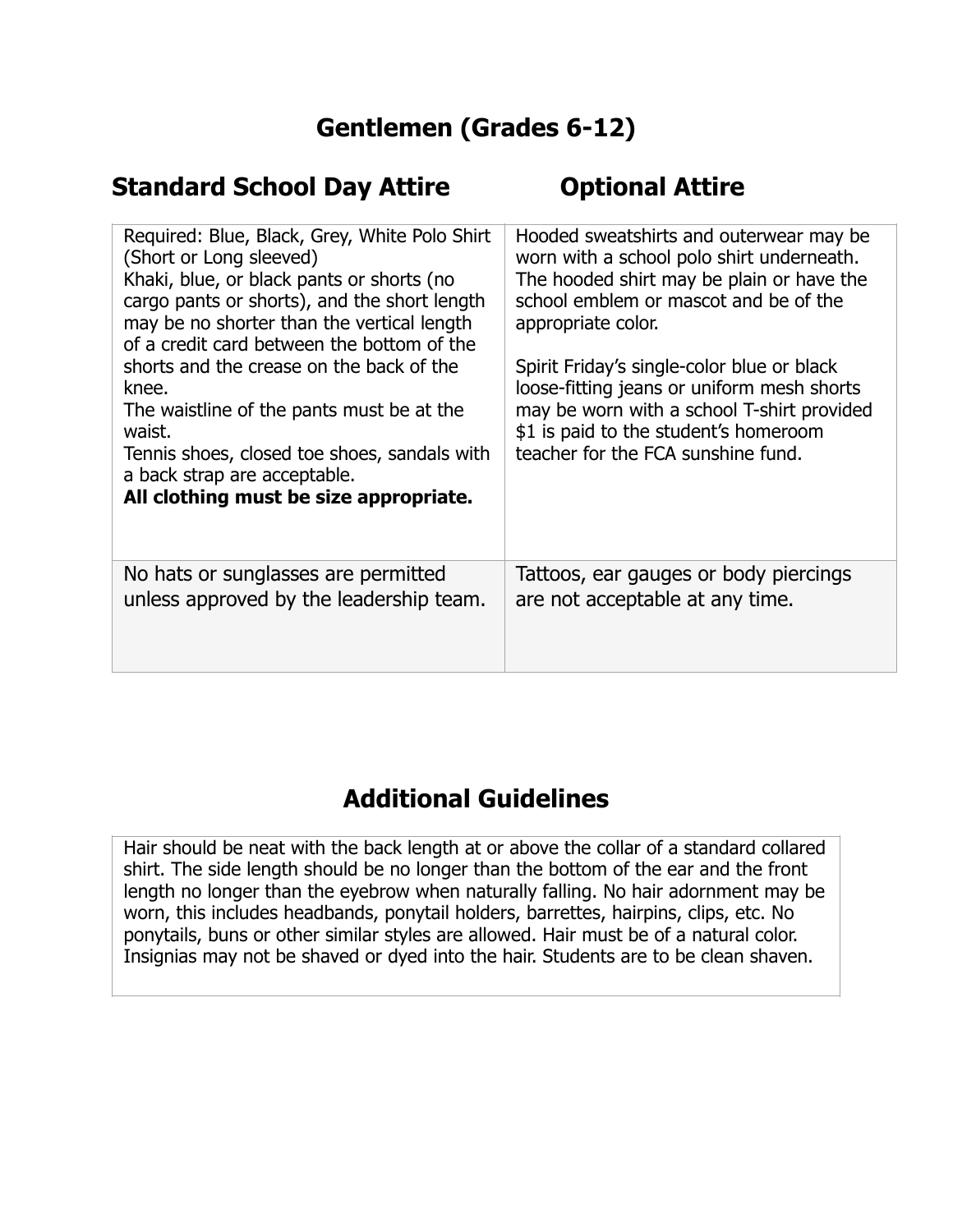#### **Ladies (Grades 6-12)**

#### **Standard School Day Attire <b>Contact Optional Attire**

| Required: Blue, Black, Grey, White Polo<br>Shirt (Short or Long sleeved.<br>Khaki, blue, or black pants, shorts (no<br>cargo pants or shorts) skirts (plaid in<br>school colors), dresses may be worn and<br>the short, skirt and dress length may be<br>no shorter than the vertical length of a<br>credit card between the bottom of the<br>short, skirt, dress, and the crease of the<br>back of the knee.<br>The waistline must be at the waist.<br>Tennis shoes, closed toe shoes and<br>sandals with a back strap are acceptable.<br>All clothing must be size<br>appropriate. | Hooded sweatshirts and outerwear may<br>be worn with a school polo shirt<br>underneath. The hooded shirt may be<br>plain or have the school emblem or<br>mascot and be of the appropriate color.<br>Spirit Friday's single-color blue or black<br>loose-fitting jeans or uniform mesh<br>shorts may be worn with a school T-shirt<br>provided \$1 is paid to the student's<br>homeroom teacher for the FCA sunshine<br>fund. |
|--------------------------------------------------------------------------------------------------------------------------------------------------------------------------------------------------------------------------------------------------------------------------------------------------------------------------------------------------------------------------------------------------------------------------------------------------------------------------------------------------------------------------------------------------------------------------------------|------------------------------------------------------------------------------------------------------------------------------------------------------------------------------------------------------------------------------------------------------------------------------------------------------------------------------------------------------------------------------------------------------------------------------|
| No hats or sunglasses are<br>permitted unless approved by the<br>leadership team.                                                                                                                                                                                                                                                                                                                                                                                                                                                                                                    | Tattoos, ear gauges or body<br>piercings are not acceptable at any<br>time.                                                                                                                                                                                                                                                                                                                                                  |

# **Additional Guidelines**

Piercings may be worn only in the ear lobe and helix. Industrial barbells, ear cuffs, large ear crawlers and gauges are not allowed at any time. Hair must be of a natural color. Insignias may not be shaved or dyed into the hair. Prior to a change in hairstyle or color approval from a member of the leadership team should be given.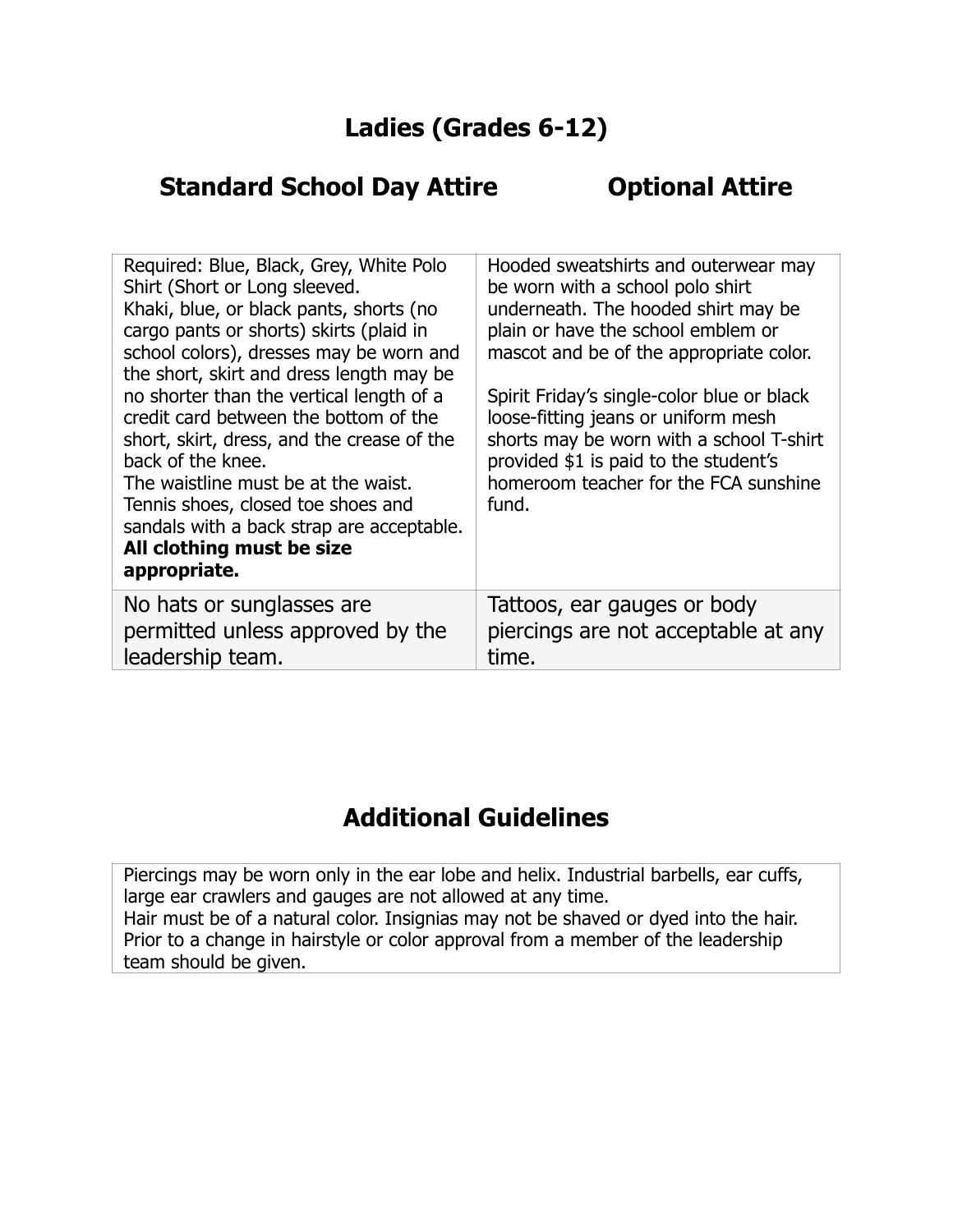### **Boys (K-5)**

#### **Standard School Day Attire <b>Concernate Control** Cyptional Attire

| Required: Blue, Black, Grey, White Polo<br>Shirt (Short or Long sleeved)<br>Khaki blue or black pants or shorts (no<br>cargo pants or shorts), and the short<br>length may be no shorter than the<br>vertical length of a credit card between<br>the bottom of the shorts and the crease<br>on the back of the knee.<br>The waistline of the pants must be at the<br>waist.<br><b>Tennis Shoes</b><br>All clothing must be size<br>appropriate. | Hooded sweatshirts and outerwear may<br>be worn with a school-colored polo shirt<br>underneath. The hooded shirt must be of<br>the appropriate school color.<br>Spirit Friday's Khaki, blue or black loose-<br>fitting jeans or uniform mesh shorts may<br>be worn with a school T-shirt provided<br>\$1 is paid to the student's homeroom<br>teacher for the FCA sunshine fund. |
|-------------------------------------------------------------------------------------------------------------------------------------------------------------------------------------------------------------------------------------------------------------------------------------------------------------------------------------------------------------------------------------------------------------------------------------------------|----------------------------------------------------------------------------------------------------------------------------------------------------------------------------------------------------------------------------------------------------------------------------------------------------------------------------------------------------------------------------------|
| No hats or sunglasses are                                                                                                                                                                                                                                                                                                                                                                                                                       | Tattoos, ear gauges or body                                                                                                                                                                                                                                                                                                                                                      |
| permitted unless approved by the                                                                                                                                                                                                                                                                                                                                                                                                                | piercings are not acceptable at any                                                                                                                                                                                                                                                                                                                                              |
| leadership team.                                                                                                                                                                                                                                                                                                                                                                                                                                | time.                                                                                                                                                                                                                                                                                                                                                                            |

### **Additional Guidelines**

Hair should be neat with the back length at or above the collar of a standard collared shirt. The side length should be no longer than the bottom of the ear and the front length no longer than the eyebrow when naturally falling. No hair adornment may be worn, this includes headbands, ponytail holders, barrettes, hairpins, clips, etc. No ponytails, buns or other similar styles are allowed. Hair must be of a natural color. Insignias may not be shaved or dyed into the hair.